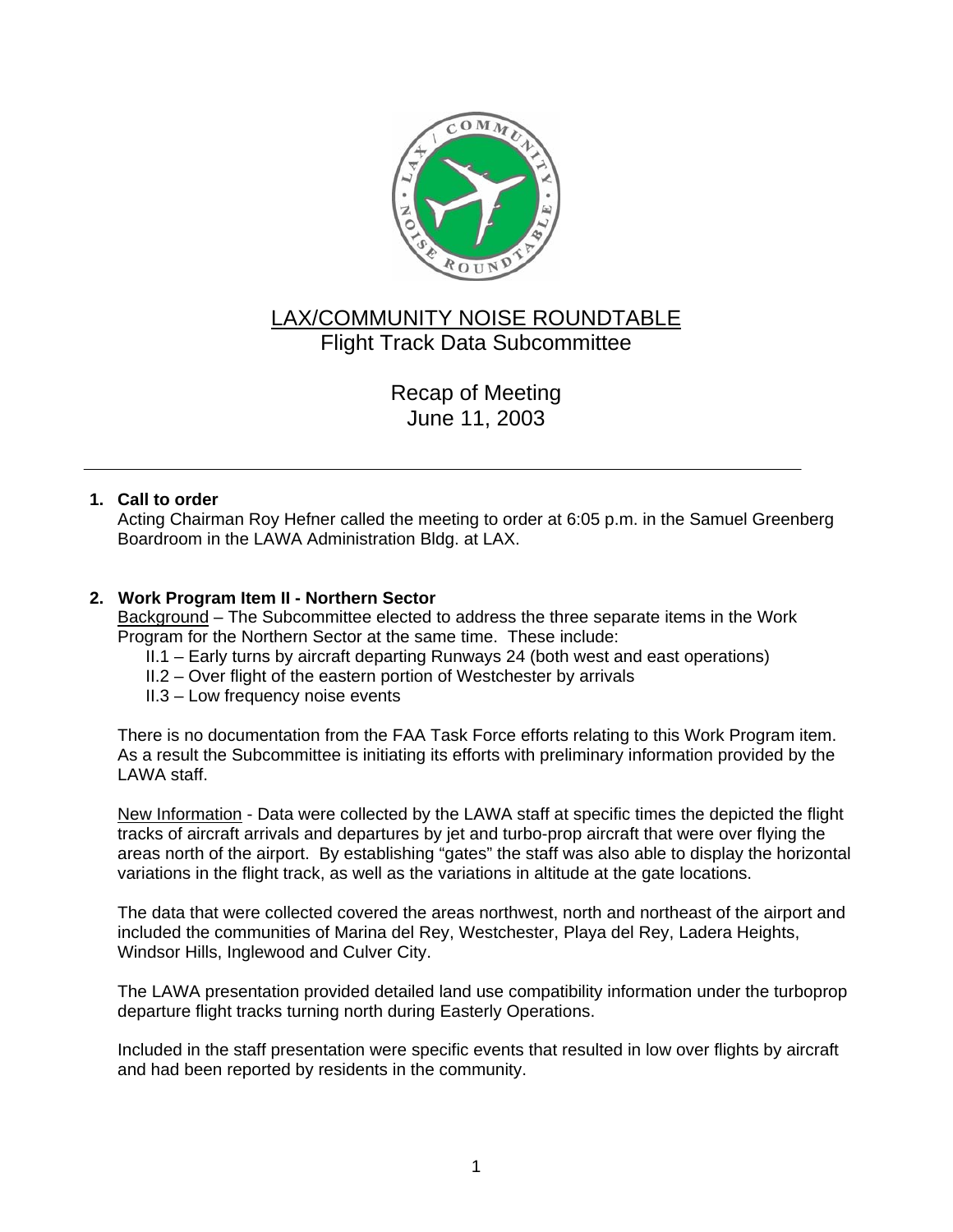# **3. Subcommittee Members and Public Comments**

Information Received - The following questions and comments were made during the LAWA staff presentation and during the discussion of the graphical presentations:

- There was a concern that a single day presentation of flight tracks it too limiting and that a longer time period should be provided
- The sensitive hours for over flight noise are from 10 p.m. to 8 a.m.
- The random incidents of over flight that have occurred in the past are unusual events that require air traffic management decisions to avoid unsafe conditions and are rare occurrences.
- LAWA staff has monitored the altitude of arriving flights over the Santa Monica VOR for some time as a result of the Monterey Park over flight issue. The staff has not observed any significant variations in altitudes.
- Crossover arrivals from the Santa Monica VOR to the southern runways number about 5 per day with altitudes over Westchester of about 7,200 feet. It was suggested that two additional gates by evaluated. One would be along Washington Blvd and the other at the crossing of the extended Runway 25R centerline.
- Note that westerly departures from all runways are prohibited from turning until reaching the shoreline. Why can't this type of turn restriction be done for easterly departures from the northern runways? This would be particularly important during the nighttime hours.
- What constitutes a "shifting of noise" from one community to another?
- When Over Ocean Operations are in affect, arrivals crossing the Windsor Hills area are at about 8,200 feet.
- The communities north of the airport experience low frequency noise. What are the sources of this noise?
- Will future airport operations cause change to the existing procedures?

#### Subcommittee Considerations

- The LAWA staff indicated that there is a record of short turns by jet aircraft that dates back to about 1998. A six-month record could be developed indicating flight tracks, altitude and aircraft type.
- The 6-month history could be developed for just the nighttime hours.
- Evaluate the possibility of moving arrival turns further east during Westerly **Operations**
- There is an interest in reducing the spread of the northbound turboprop departure flight tracks during easterly operations. It was noted that this could result in the concentration of flights over other areas and the possible shifting of over flights and noise to the east. There was also an Environmental Justice concern expressed about the shifting of noise from Westchester to Inglewood by having the turboprops turn later.
- See if the principal source(s) of low frequency noise at night can be identified.

#### **3. Additional Comments**

John Kurywchak from the FAA reported on the status of two requests that the Roundtable has made to the FAA for modification to existing procedures:

Replacement of the LAXX Departure – The HOLTZ FIVE RNAV procedure has been in use starting June 3<sup>rd</sup> from 7:00 PM to 12:00 Midnight, and will be in use 24 hours per day for the next 3 weeks. The OSHNN and POPPR RNAV departures are in a test mode that will start being phased in within the next three weeks. This effort should result in the narrowing of the flight track pattern off shore of the PV Peninsula. Once these three RNAV procedures are fully operational, the FAA